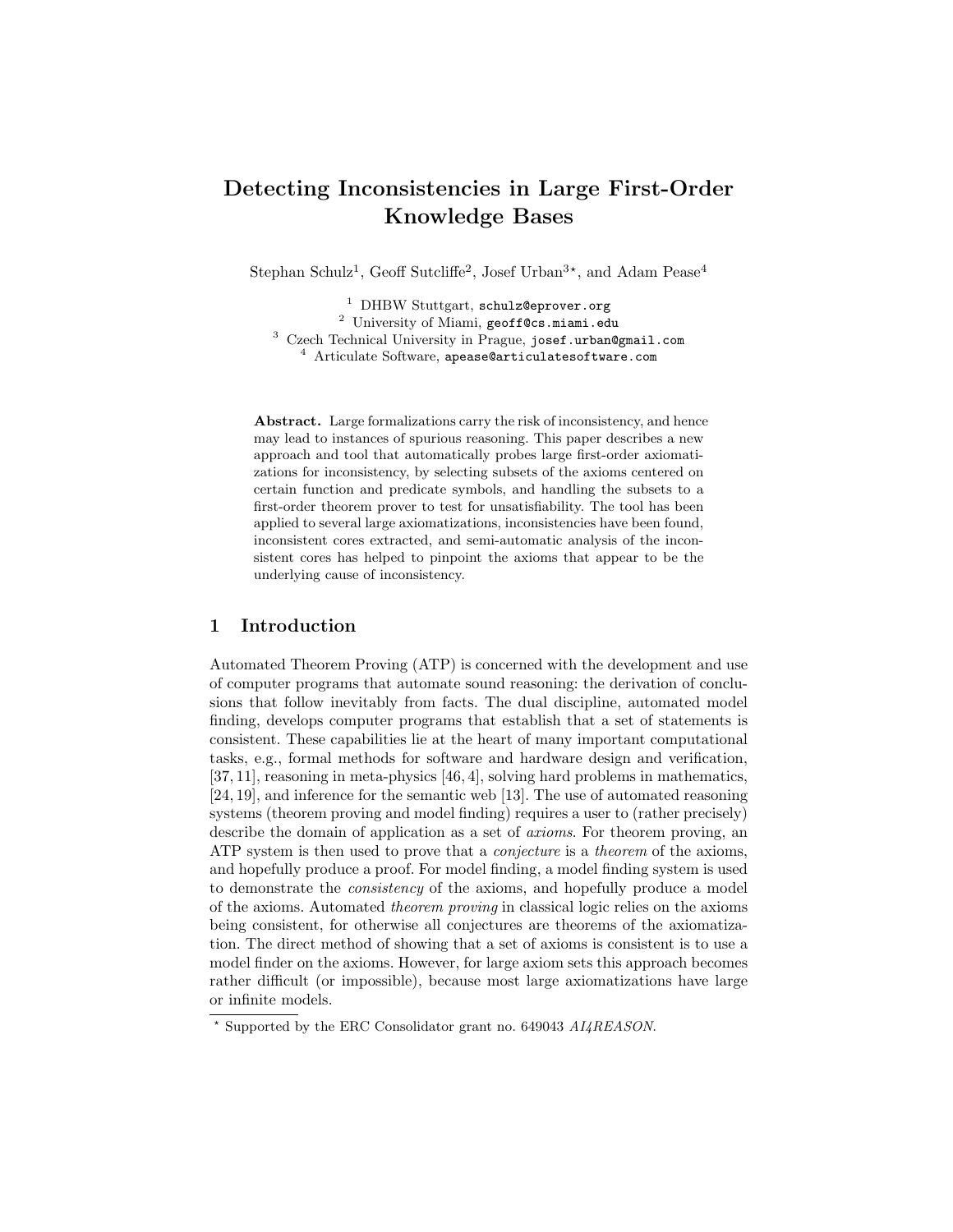In the last 10 to 15 years there has been an increased, and increasingly successful, use of automated reasoning in "large theories", i.e., domain descriptions that have many symbols, and many axioms of which typically only a few are required for the proof of a theorem. Examples include commonsense and ontological knowledge bases such as Cyc [23, 33] and the SUMO (Suggested Upper Merged Ontology) family of ontologies [26, 31, 29], large mathematical formalizations such as Mizar [42, 44], Flyspeck [17] and Isabelle's Archive of Formal Proofs [20], and encodings of biological domains [10]. Such large axiomatizations always carry the risk of inconsistency - either because of mistakes in the original formulation, or because of errors encoding the original formulation into logic. Advances in ATP systems have revealed these inconsistencies while finding proofs of theorems [38], thus stimulating efforts to check such axiomatizations for consistency (for which model finding is largely unsuccessful, as noted above), and to pinpoint and fix inconsistencies.

This paper proposes a new approach and tool for automatically probing large first-order axiomatizations for inconsistencies. If inconsistencies are found, a small inconsistent core can typically be presented, which makes it easy to identify errors and to repair the axiomatization. This paper describes the idea and implementation of the method, and demonstrates how effective it can be on some existing large first-order axiomatizations.

# 2 Automated Reasoning in Large Theories

A common, almost necessary, part of reasoning over large axiomatizations is focussing on axioms that are likely to be relevant to proving a given conjecture. Typically, only a few axioms are needed for a proof. The irrelevant axioms increase the search space, often to the extent that it is impossible to find a proof. Axiom selection techniques address this problem [41, 22]. A number of strong axiom selection methods for assisting formal mathematics [7] are based on various ways of learning from a large body of previous proofs [45, 1, 16, 2]. In this work we are however to a large extent interested in common-sense knowledge bases, which mainly consist just of definitions and axioms. Below we therefore focus on heuristic rather than learning selection methods.

Relevance pruning tries to identify all formulae that are potentially relevant to proving a conjecture (or set of conjectures). Two formulae are relevant with respect to each other if they share a function or predicate symbol. Relevance pruning selects all formulae in the reflexive transitive closure of the conjecture with respect to the relevancy relation. Unrestricted relevance pruning maintains completeness in the non-equational case. A weakness is that the closure is often still very large.

A symbolic heuristic approach is the MePo families of filters [25] developed in the context of Sledgehammer [27], Isabelle's interface to ATP systems. The MePo filters represent formulae (and formula sets) as vectors of symbol occurrences, and iteratively select formulae with vectors similar to the vector of the already selected set. The process is again seeded with the conjecture.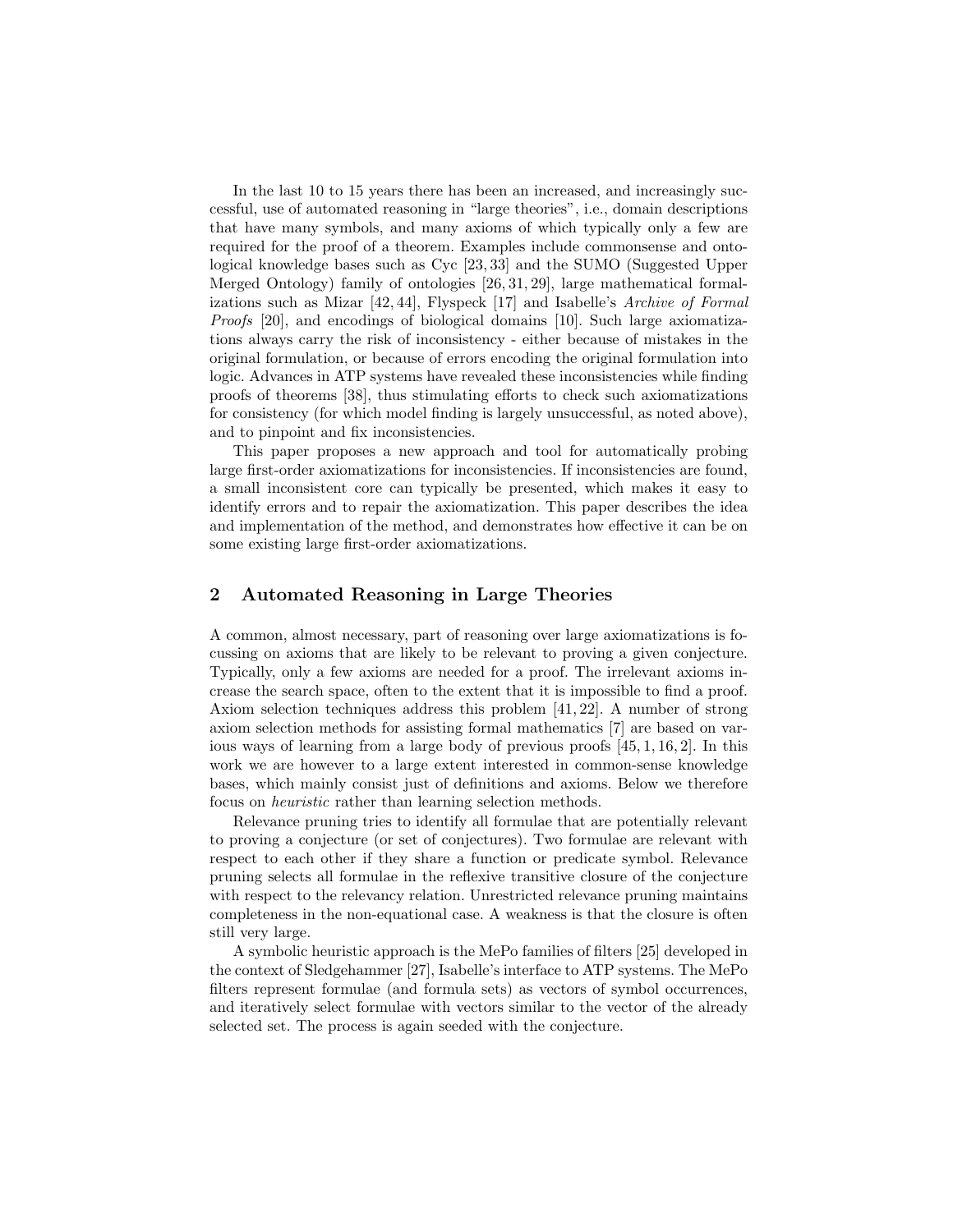Maybe the currently most widely used family of algorithms is derived from Hoder's SInE (SUMO Inference Engine) [15]). SInE can be seen as a heuristic variant of relevancy pruning. It is based on the idea of a "defines" relation between symbols and formulae. As for the previous approaches, SInE starts with a conjecture (and its symbols) and tries to add formulae until a fixpoint is reached in which all symbols in the set of selected formulae are defined. SInE assumes that rare symbols are typically defined in terms of more common symbols. Thus the "defines" relation associates a symbol with the formulae in which the symbol is the rarest symbol. Various implementations allow for slightly weaker constraints on this condition, or support early termination after a given number of formulae has been added or a maximum level of definitions has been followed. Variants of SInE have been implemented in, e.g., Vampire [21] and E [35, 36], and are also the basis for this work.

# 3 Automatic Inconsistency Probing

In previous work, we have employed a method where we simply iterate through the set of axioms in the SUMO theory, testing them one at a time for inconsistency with the growing knowledge base [30]. The method starts from an empty knowledge base, and iteratively adds each axiom not proven to lead to a contradiction. However, this process can fail to find existing inconsistencies as soon as the knowledge base becomes complex enough that not every prover run terminates with a satisfiable/unsatisfiable result. Ideally, we would have a method fast enough to be run every time a new axiom is added to the theory.

The core idea of our new approach is to automatically extract subsets of an axiomatization, and test each for unsatisfiability. If any subset is unsatisfiable, so is the full axiomatization. The inconsistent core of such a subset can be extracted from the proof of unsatisfiability, and analyzed to pinpoint the cause of the inconsistency.

To extract a potentially unsatisfiable subset of axioms, a symbol is selected as the seed symbol. The seed symbol is used to select a set of seed formulae (possibly a single formula). The seed formulae are used as pseudo-goals for a SInE filter that recursively extracts definitions related to the seed formulae until the definitional closure is reached or one of the hard bounds (number of formulae or depth of definition chain) is reached. The resulting set of axioms is handed to a refutation-based ATP system that tries to show the set to be unsatisfiable. The overall architecture and data flow of the system is depicted in Fig. 1.

This general approach has a number of choice points: How to select the seed symbol, how to use the seed symbol to select seed formulae, which SInE filters to use, and how to parameterize the ATP system with respect to search strategy and resource limits.

The easiest way to select seed symbols is to try all the symbols in the axiomatization. For large axiomatizations with a big signature this leads to very many subsets to be tested for unsatisfiability, and hence is computationally challenging, although in many cases not prohibitively so. To limit the number of subsets,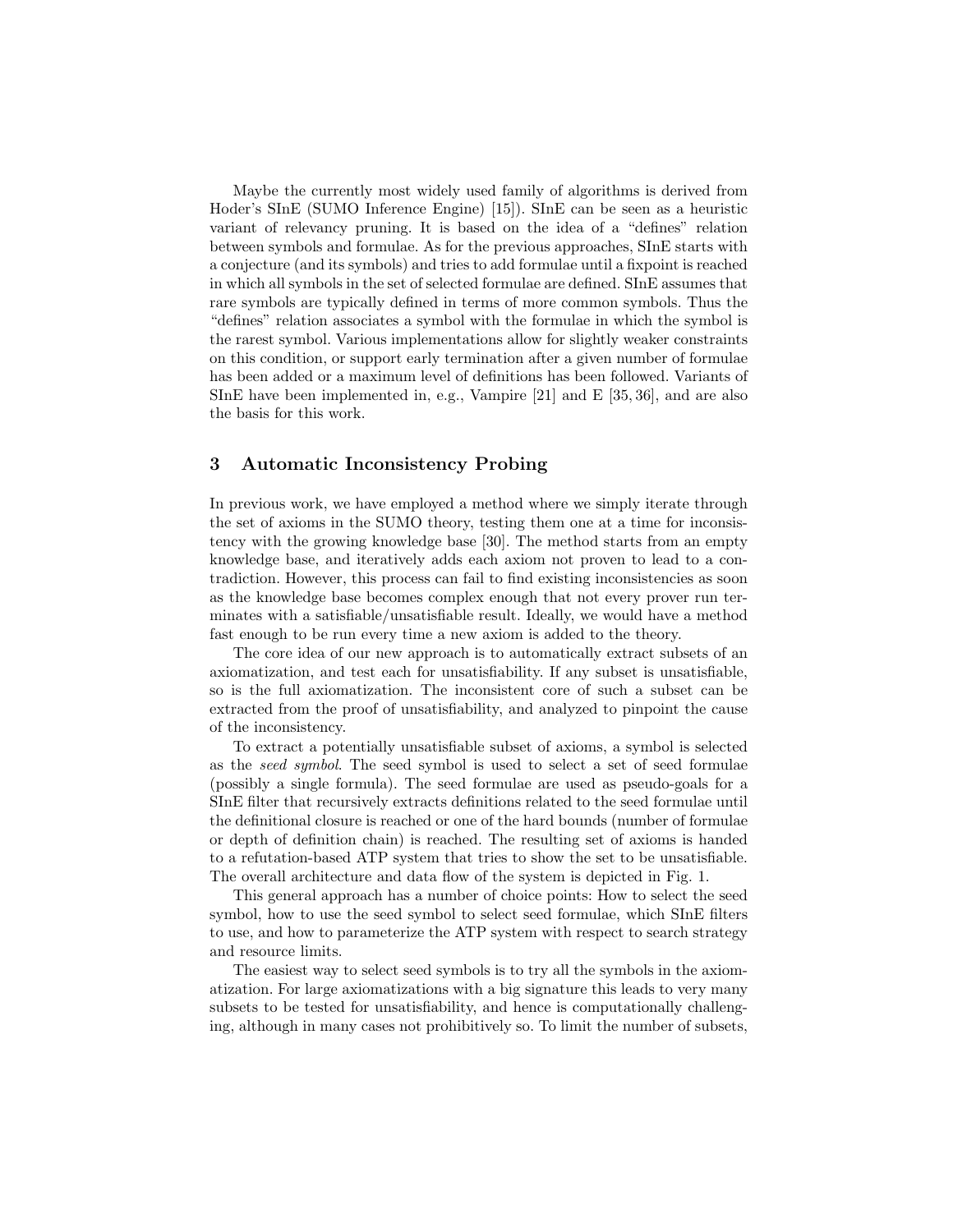

Fig. 1. Data flow and architecture

restrictions can be imposed on the type and number of seed symbols. First, the class of symbols considered as seeds can be restricted to predicate symbols only, proper function symbols (excluding constants) only, or constants only, or any combination of the three. At least in commonsense scenarios, a very large proportion of symbols are constants, and our experiments have shown that excluding constants does not seem to reduce the number of inconsistencies found.

Secondly, a subset of the eligible seed symbols can be selected, according to a desired number of seed symbols and a selection criterion. We implemented a variety of relatively simple methods to get an impression of the spectrum of behaviours. Here, the first approach is to pick rare symbols, i.e. symbols that do not occur in many axioms, as seed. This is based on the assumption that more specialized parts of the ontology will typically be less exercised than more general parts, and are hence more likely to contain hidden bugs. The opposite approach, picking the most frequent symbols as seeds, is based on the idea that they tend to bring together different, possibly conflicting parts of the ontology. The last method, picking random symbols, acts as a control.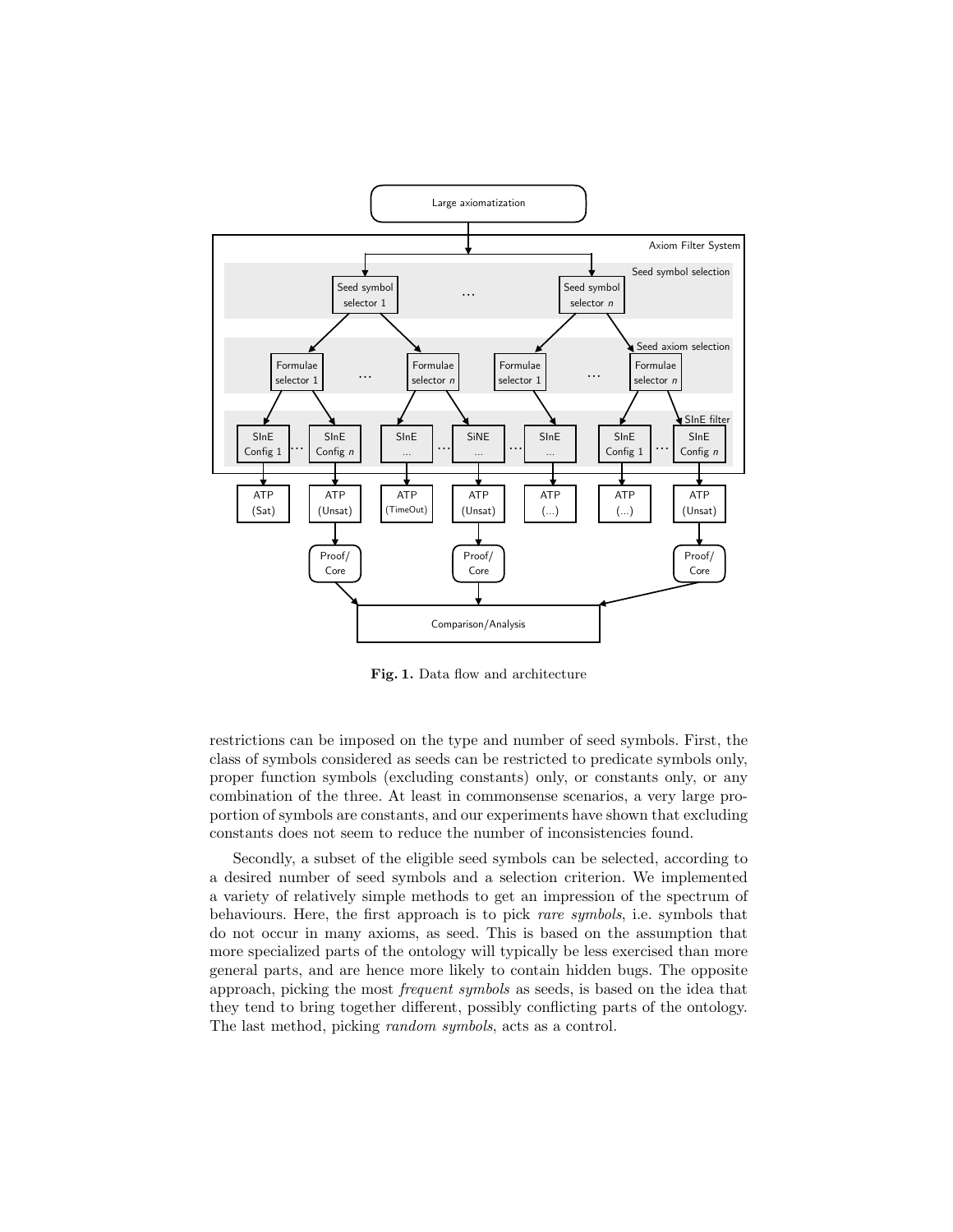Given a set of seed symbols, three different methods have been tested for selecting seed formulae:

- $-$  Use of the most diverse axiom selects a single seed formula with the largest number of different function and predicate symbols among all that contain the given seed symbol. Ties are broken by selecting the first candidate formula with maximal diversity.
- $-$  Use of the largest axiom picks the syntactically largest formula that contains the seed symbol, i.e. the formula with the most nodes in its tree representation. Ties are again broken in favor of the first formulae found.
- Use of all axioms that contain the seed symbol.

After selection of the seed formulae, a number of different SInE variants are used as filters. Each of the SInE filters produces one subset to be tested for unsatisfiability for each input set. The resulting files are handed to the theorem prover (usually in some batch processing configuration), which tries to prove them with a short time limit (3 seconds to 30 seconds).

#### 3.1 Implementation

The extraction of subsets to test for unsatisfiability has been implemented in e axfilter, a component of the E system distribution. It implements a version of SInE that efficiently applies multiple filters to its input, amortizing the cost of parsing, preprocessing and indexing. Code to select seed symbols and seed formulae was added, as described in the previous section.

In the experiments, SInE filters that have previously proven their worth with respect to conventional theorem proving were used. Of these, 9 different SInE configurations are applicable to this setting (which does not distinguish between the proper conjecture and additional local hypotheses, as there is no proper conjecture).

E 2.0pre12 was used as the default ATP system to check the extracted formula sets for unsatisfiability. The prover was configured to run in automatic mode, but without engaging its built-in SInE selection. Postprocessing and analysis of the unsatisfiable cores was done with with simple shell scripts and some manual processing.

A cleaned up distribution of the current state of the system is available at http://eprover.eu/E-eu/AxProbing.html.

# 4 Experimental Results

#### 4.1 SUMO Results

We have first applied our system to the TPTP v6.4.0 [39] axiom file CSR003+2.ax, which contains a first-order translation [28] of the 2010 release of SUMO, MILO (the MId-Level Ontology) and 30 domain ontologies. The file contains 55588 formulae, which use 1291 predicates, 291 non-constant function symbols, and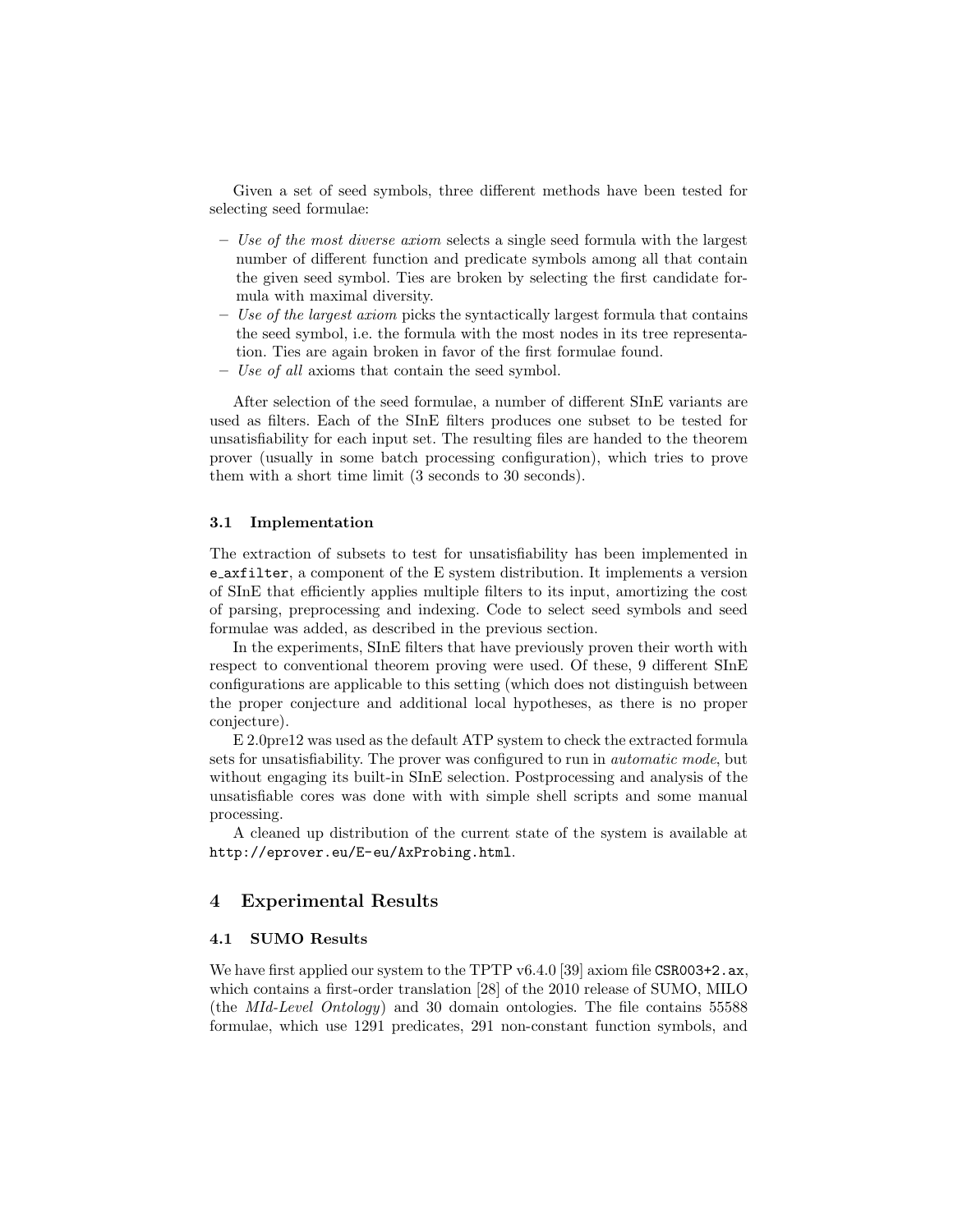32838 constants. It was originally believed to be consistent, but results from the CASC-J6 ATP system competition revealed that the axioms were inconsistent [38], and further inconsistencies have been found since then. In each case corrections were made to make the theory consistent again, at least as far as was known at the time. The experiments for this paper revealed more inconsistencies. We explored the axiomatization, confirmed the inconsistency, and identified at least one common root cause.

The seed symbols were selected in each of the three ways . . . randomly, the most frequently occurring, and the least frequently occurring. For each way, 600 symbols were selected ... 200 predicate symbols, 200 (non-constant) function symbols, and 200 constants. We ran E with a time limit of 3 seconds on currentgeneration hardware (2.6GHz Intel Core processors, no memory limit, automatic mode) to determine the status of each probe.

Table 1 summarizes the properties of the generated files. At this stage, a number of interesting and maybe unintuitive observations can be made. First, we were surprised by the fact that less frequent symbols seem to generate larger probes - the naive assumption being that the larger set of seed axioms in the "use all applicable formulas" setting would bias the size up. However, the effect can be explained by looking at SInE's "defined" relation, which assumes that rare symbols are defined in terms of more common ones. Very specialized (rare) symbols have more levels of definitions to traverse until the fix-point is reached. The second observation is that success of the ATP - both for satisfiable and unsatisfiable probes - strongly correlates with the average size of the problem, with most successes for the smaller probes based on more common symbols.

Table 1. Properties of generated SUMO subsets

| Seed symbols           |  | # formulae | ATP status |  |  |                                 |  |
|------------------------|--|------------|------------|--|--|---------------------------------|--|
| selection method       |  |            |            |  |  | Min Med Avg Max SAT UNS TMO     |  |
| Random                 |  |            |            |  |  | 1 6855 1001 20001 1577 19 14604 |  |
| Least frequent symbols |  |            |            |  |  | 8 7963 3430 20001 965 11 15224  |  |
| Most frequent symbols  |  |            |            |  |  | 1 5303 501 20001 4024 623 11553 |  |

Columns show the minimum number of axioms for probes in the corresponding category, the median size, the average size, the maximum size, and the number of probes shown satisfiable, unsatisfiable, or running into the time limit.

Table 2 provides an overview of the results. For each seed symbol selection method it provides the number of subsets that were found to be unsatisfiable, the number of distinct unsatisfiable cores, the number of distinct Predicate/Function/Constant seeds that led to an unsatisfiable subset, and the number of distinct seed symbols leading to the Diverse/Largest/All seed formula selection method producing an unsatisfiable probe.

The results indicate that (for at least this axiomatization) using the most frequently occurring predicate symbols as seed symbols is the most effective.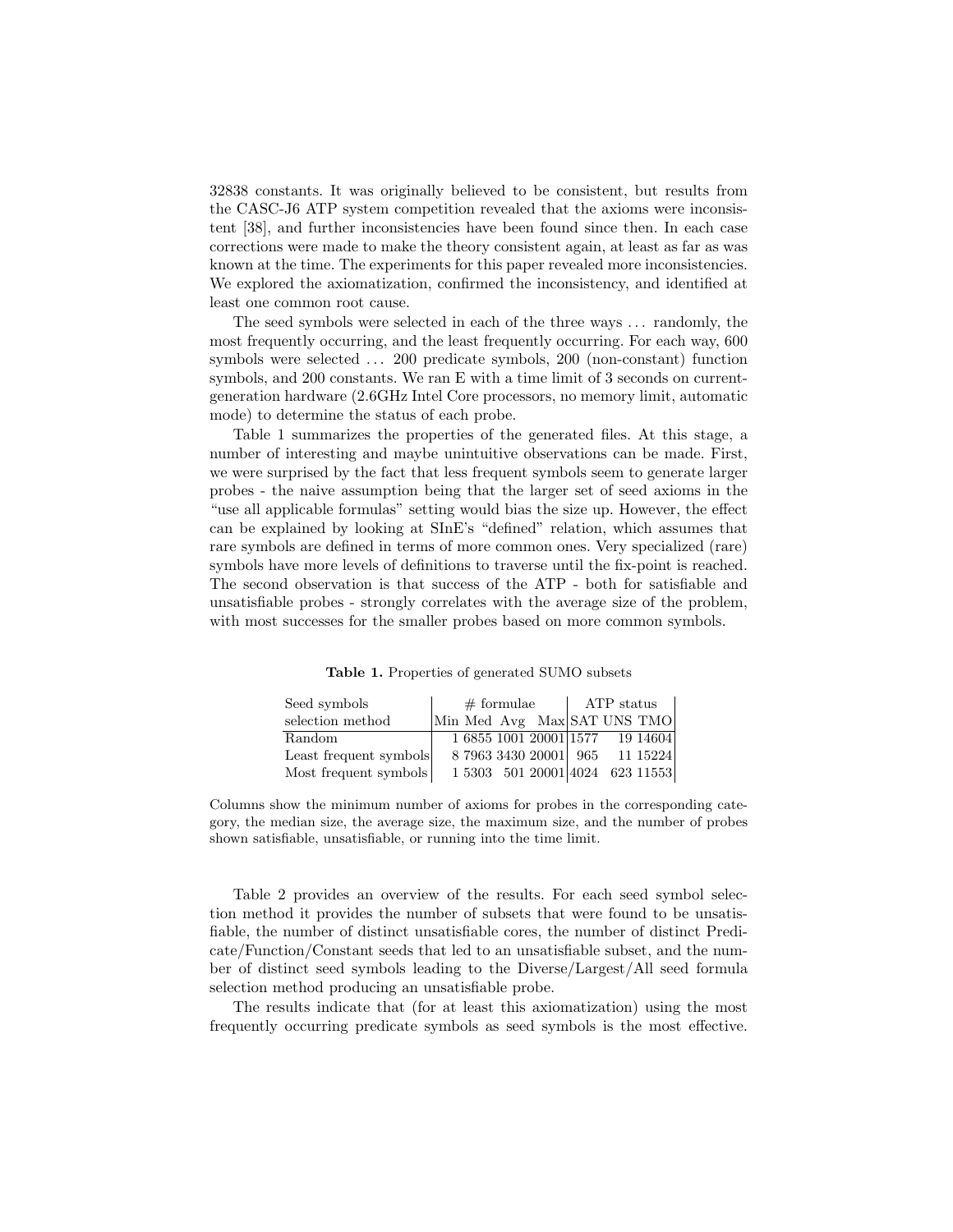Table 2. SUMO experimental results

| Seed symbol            |     | $ \#$ of UNS $ \#$ distinct $ \#$ by seed type $ \#$ by axiom select. |    |  |    |    |    |
|------------------------|-----|-----------------------------------------------------------------------|----|--|----|----|----|
| selection method       |     | subsets UNS cores                                                     |    |  |    |    |    |
| Random                 | 19  | 15                                                                    |    |  |    |    | 91 |
| Least frequent symbols | 11  |                                                                       |    |  |    |    | 61 |
| Most frequent symbols  | 623 | 43                                                                    | 78 |  | 79 | 79 | 81 |
| All together           | 653 | 67                                                                    | 86 |  |    |    | 95 |

We can also observe that the "Use all formulas with the seed symbol" method subsumes the other approaches - every symbol that was successful with one of the other seed axiom selection method also produced at least one unsatisfiable probe with that method.

Automated analysis of the unsatisfiable cores reveals that the following axiom is present in all of them:

fof(kb\_SUMO\_32603,axiom,(

```
[V_C_2, V_U, V_C_1] :
   (V_U = s_U \nInionFn(V_C1, V_C2)\leftarrow : [V_{-11}, V_{-12}, V_{-13}] :
          ( ( s__instance(V__C1,s__SetOrClass)
             & s__instance(V__U,s__SetOrClass)
             & s__instance(V__C2,s__SetOrClass) )
        \Rightarrow ( (s_{\text{1}}instance(V<sub>-11,V<sub>-</sub>C1)</sub>
                 & s_{\texttt{--}}\text{instance}(V_{\texttt{--}}I2,V_{\texttt{--}}C2)& s_{\texttt{--}}\text{instance}(V_{\texttt{--}}I3,V_{\texttt{--}}U) )
           \Rightarrow (s_{\text{--}}instance(V<sub>--</sub>I1,V<sub>--</sub>U)
                & s_{\texttt{--}}\text{instance}(V_{\texttt{--}}I2,V_{\texttt{--}}U)& (s_instance(V__I3,V__C1)
                    | s_{\texttt{__} \texttt{instance}}(V_{\texttt{__} }I3,V_{\texttt{__}}C2) ) ) ) ) ) ) ) ).
```
The axiom (incorrectly) defines the union function  $s$ -UnionFn, but mistakenly uses the s<sub>ripredicate</sub> predicate instead of the s<sub>r</sub>member predicate in the consequent of the outer implication on the right-hand side of the equivalence. If we remove the offending axiom, no more inconsistencies are found and SUMO is consistent to the best of our knowledge.

With this method for debugging SUMO we now have, for large logical theories, something approaching common practice in software engineering on nontrivial systems, of adding to a software system and then going through one or more cycles of validation and correction. Hopefully, further research will continue to yield methods that improve the completeness of the debugging process, and improve its speed, so that it becomes possible to check every new axiom at the time it is authored for whether it introduces an inconsistency.

We can also analyze which of the 9 different SInE configurations have contributed most to finding inconsistent probes. Table 3 summarizes the result. We can see that only 4 of the 9 filter configurations generate at least one probe that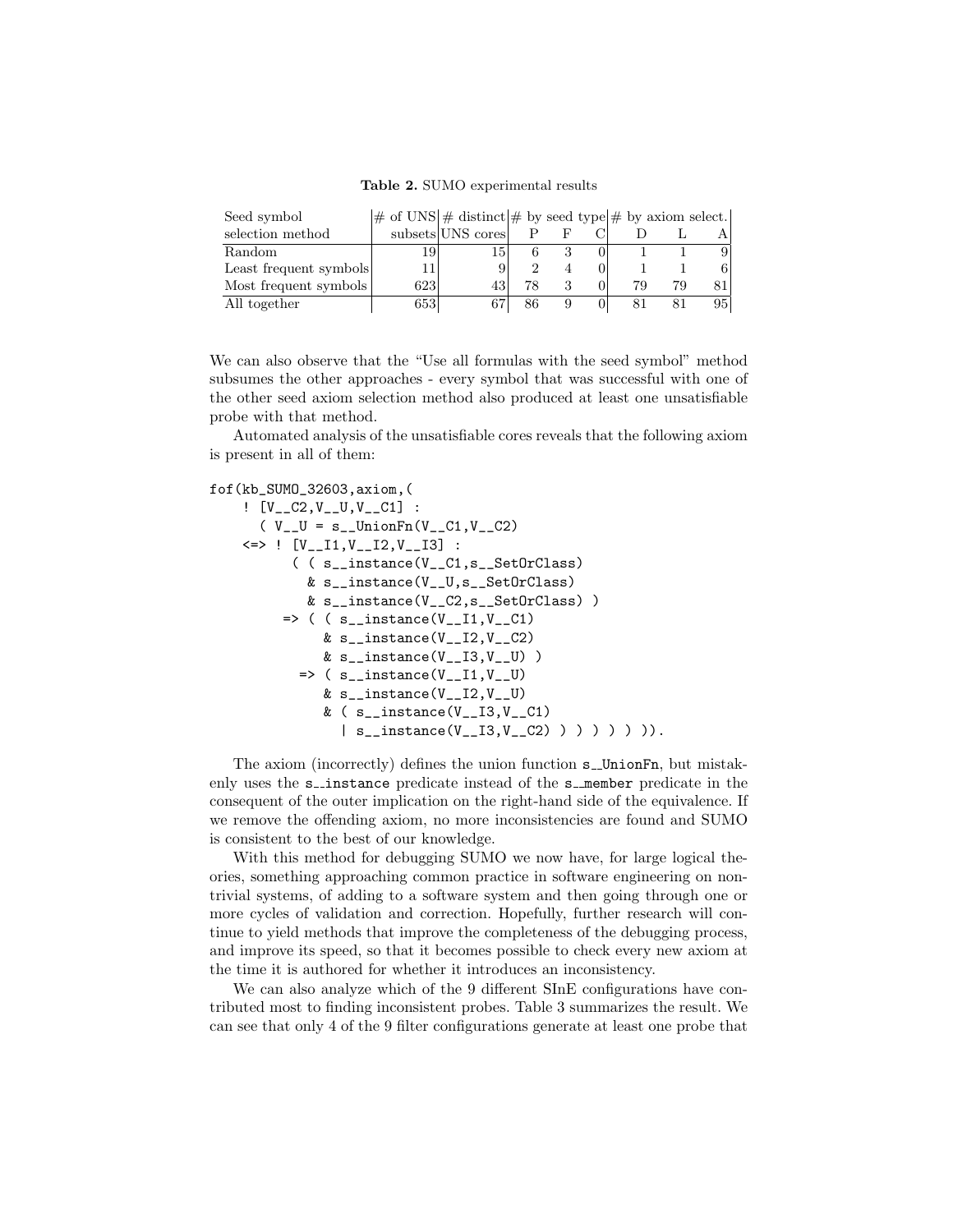is unsatisfiable. We can again confirm that the overall ATP success rate seems to strongly correspond to the median (and average) problem size, i.e. the larger the problems are, the more likely the ATP is to time out. On the other hand, for finding inconsistencies, we are only interested in UNS (unsatisfiable) results. There, over-pruning (as likely the case for gf120 h gu RUU F100 L00100, which has a very small hard size limit and selects at most 100 formulae to complement the seed formulae) is also a risk.

Table 3. Probe status by SInE configuration

| SInE configuration         | Min   | Med                  | Avg |                  |          |              | Max SAT UNS TMO |
|----------------------------|-------|----------------------|-----|------------------|----------|--------------|-----------------|
| gf120_h_gu_R02_F100_L20000 | 1     | 385                  | 314 |                  |          | 928 1109 241 | 4050            |
| gf120_h_gu_RUU_F100_L00100 | 1     | 79                   | 101 |                  | 101 1258 | $\Omega$     | 4142            |
| gf120_h_gu_RUU_F100_L00500 | 1.    | 322                  | 501 | 5011             |          | 814 241      | 4345            |
| gf120_h_gu_RUU_F100_L01000 | 1     | 601                  | 978 | 1001             | 790      | 158          | 4452            |
| gf150_h_gu_RUU_F100_L20000 | 8     |                      |     | 6283 10075 10625 | 603      | 0            | 4797            |
| gf200_h_gu_R03_F100_L20000 | $5 -$ | 1590                 |     | 1805 4003        | 833      | 13           | 4554            |
| gf200_h_gu_RUU_F100_L20000 |       | 8 13211 17703 17966  |     |                  | 516      | 0            | 4884            |
| gf500_h_gu_R04_F100_L20000 |       | 15 11789 18156 20001 |     |                  | 439      | 0            | 4961            |
| gf600_h_gu_R05_F100_L20000 |       | 28 13472 20001 20001 |     |                  | 204      | 0            | 5196            |

#### 4.2 OpenCyc Results

Experiments similar to those performed on the SUMO axiom set were performed on an export of a fragment of the OpenCyc knowledge base [33], in the TPTP v6.4.0 axiom file CSR002+4.ax. Two inconsistencies were found.

The first unsatisfiable subset was generated by selecting the 200 least frequently occurring predicate symbols as seed symbols, and selecting all axioms with those seed symbols as seed formulae. The offending unsatisfiable core of seven axioms contains the following two axioms, which confuse temporal objects with geographical subregions - clearly a mistake in the underlying Cyc axiomatization.

```
fof(ax4_357170,axiom,(
    ! [X] :
      ( temporalstufftype(X)
     => geographicalsubregiontypes(X,X) ) )).
fof(ax4_231810,axiom,(
    ! [ARG1,ARG2] :
      ( geographicalsubregiontypes(ARG1,ARG2)
     => temporalstufftype(ARG1) ) )).
```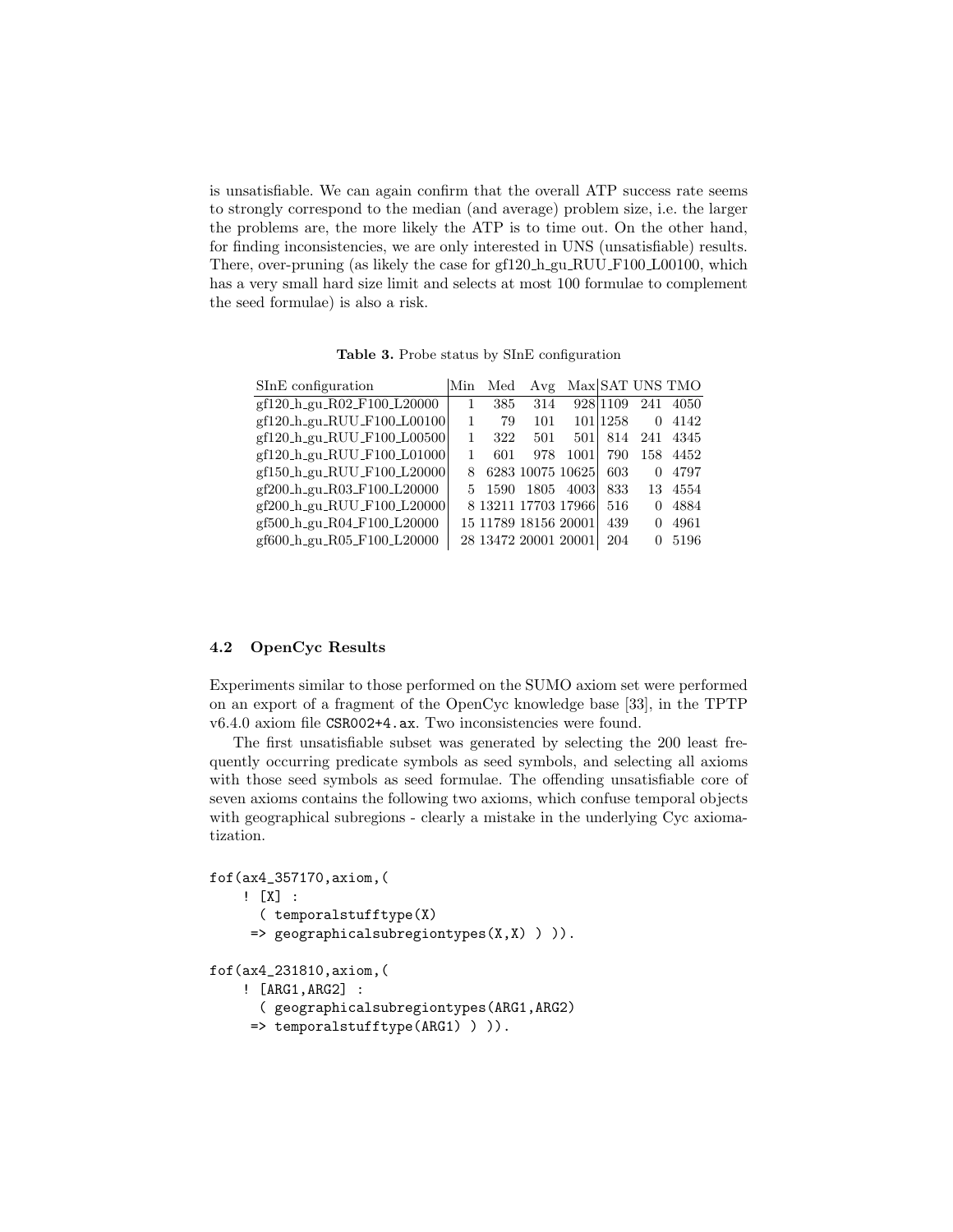The second unsatisfiable subset was generated by selecting 400 random predicate symbols as seed symbols, and selecting all axioms with those seed symbols as seed formulae. The offending unsatisfiable core of 20 axioms contains two axioms that mix temporal objects with physical parts, but in this case it is not obvious that they are the direct cause of the inconsistency.

#### 4.3 Mizar Results

For the Mizar experiments the MPTP translation [42] of the Mizar Mathematical Library (MML) [12] to TPTP was used. More precisely, version 4.181.1147<sup>5</sup> of the MML, which has been used for the so far most extensive ATP and premiseselection experiments over Mizar [18], was used. These previous experiments took several weeks of real-time computation on a 64-core AMD server. Several hundred combinations of premise selection methods and theorem provers were tried. Neither a contradiction, nor a proof that would be illegal with respect to the Mizar system was found. This makes it very unlikely to find a contradiction in our current experiments.

The axiomatization file  ${\tt statements}^6$  that was used for generating sub-theories contains 146700 top-level Mizar lemmas, definitions, scheme instances, typesystem formulae, and other formulae encoding the Mizar built-in knowledge. The formulae come from 1153 Mizar articles<sup>7</sup>, containing 17355 function and constant symbols (including 3428 numbers), and 3689 predicate symbols<sup>8</sup>.

Mizar unsampled Initially, all problems were generated using both predicate and function symbols and without subsampling. This takes about 15 hours using a single CPU and produces 286614 files taking up about 700GB. Then we run E in auto mode for 10 seconds on each problem. This takes 18 hours of real time using 50 CPUs in parallel. As expected, no problems are found to be Unsatisfiable.

Mizar sampled In the next version subsampling with m200 (picking the 200 most frequently occurring symbols as seeds) was used, limiting the seed symbols only to predicates (based on the SUMO experiments) and seed method dl (using the most diverse formula as a seed formula, and using the syntactically largest formula as a seed formula). This generates in 23 minutes 3600 problems taking up 11GB. Since this is much fewer problems, we can run E with higher time limit (30 seconds). This takes 45 minutes of real time when using 50 CPUs in parallel. Even with this higher time limit, no problems are found to be Unsatisfiable.

Mizar sampled with some omitted type guards In the last Mizar experiment, a frequent error in formal mathematical developments was emulated by

 $\frac{6}{5}$  http://grid01.ciirc.cvut.cz/~mptp/7.13.01\_4.181.1147/MPTP2/statements

 $\frac{5}{3}$  http://grid01.ciirc.cvut.cz/~mptp/7.13.01\_4.181.1147/

 $\frac{7}{10}$  http://grid01.ciirc.cvut.cz/~mptp/7.13.01\_4.181.1147/html/

 $^8$  http://grid01.ciirc.cvut.cz/~mptp/7.13.01\_4.181.1147/MPTP2/symbols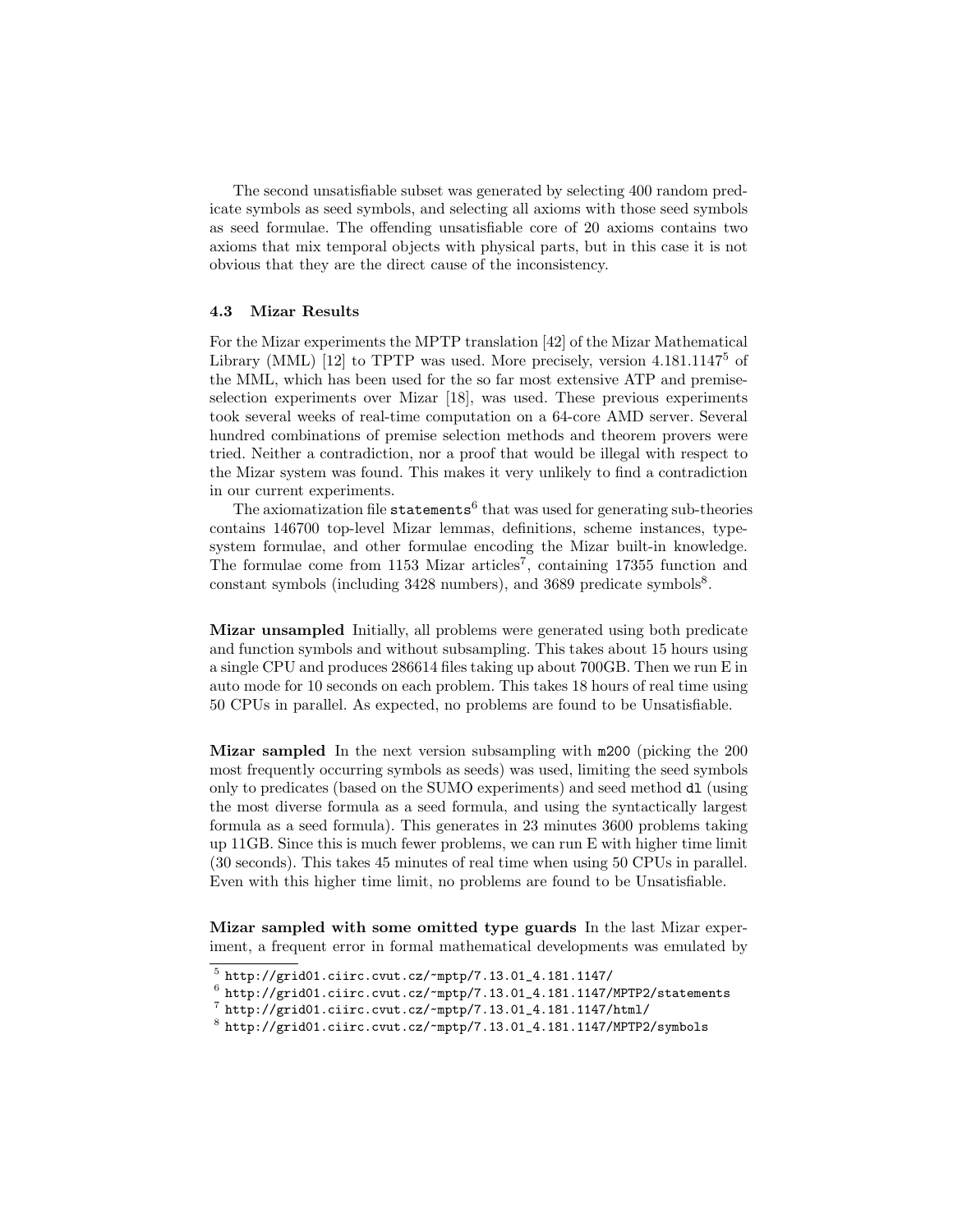omitting an "obvious" assumption from a lemma. In particular, non-emptiness (and thus also non-zero) assumption was omitted from the toplevel Mizar statements. There are over 6000 affected statements.

Model finders such as Nitpick [8] and Nunchaku [34] can be tried in proof assistants to quickly find such errors. Such methods have however limited use when working over foundations such as set theory, where the underlying models (if any) are infinitary. Finding a contradiction caused by the too strongly stated lemma – using the methods developed here – is an interesting alternative.

Another scenario which actually occurred in various moments of the history of building translations between ITPs and ATPs is that such typing assumptions are sometimes omitted due to various corner cases in the ITP-ATP translation modules. The methods developed here can be used as a global debugging tool when creating such translations. Since it was known beforehand how to correct all the corrupted statements, it was also possible to fully automate and observe the process of gradually finding them with our tools, interleaved with (automated) correction and re-formulation. This provides an empirical evaluation of the strength of the tools.

To generate the problems, the corrupted statements file was used, and again subsampling was used to generate 3600 problems. As before, E was run with a 30s time limit and 50-fold parallelization. E found 2312 of the 3600 problems to be unsatisfiable. E quickly finds very simple refutations (226 that use just three formulae), but also more complicated ones: 347 of the refutations use 10 or more formulae. All these 2312 refutations are due to only 8 corrupted formulae. The one that occurs most frequently (in 1227 of the refutations) is the corrupted Mizar typing statement cc1\_ami\_3:<sup>9</sup>

```
fof(cc1_ami_3,axiom,(
    ! [X1] :
      ( v7_ordinal1(X1)
     \Rightarrow ( \sim v1_xboole_0(X1)
         & v7_ordinal1(X1)
         & ~~ v1_setfam_1(X1) ) ) ).
```
This claims that every natural number is non-empty and has an empty element. This is of course false for zero, which is modelled as the empty set in set theory.

After repairing the eight corrupted formulae that were found automatically in the 3600 generated problems, E was run again. This time 853 problems are found to be unsatisfiable, and 18 new corrupted formulae involved in the refutations were found. It is clear that the loop finds the most obvious offending formulae early, and proceeds to find more and more complicated proofs of the contradiction. After obtaining a fixpoint, the system becomes "effectively consistent" wrt. to our tool , however it is still possible to see if there are problematic formulae left.

 $^9$  http://grid01.ciirc.cvut.cz/~mptp/7.13.01\_4.181.1147/html/ami\_3.html# CC1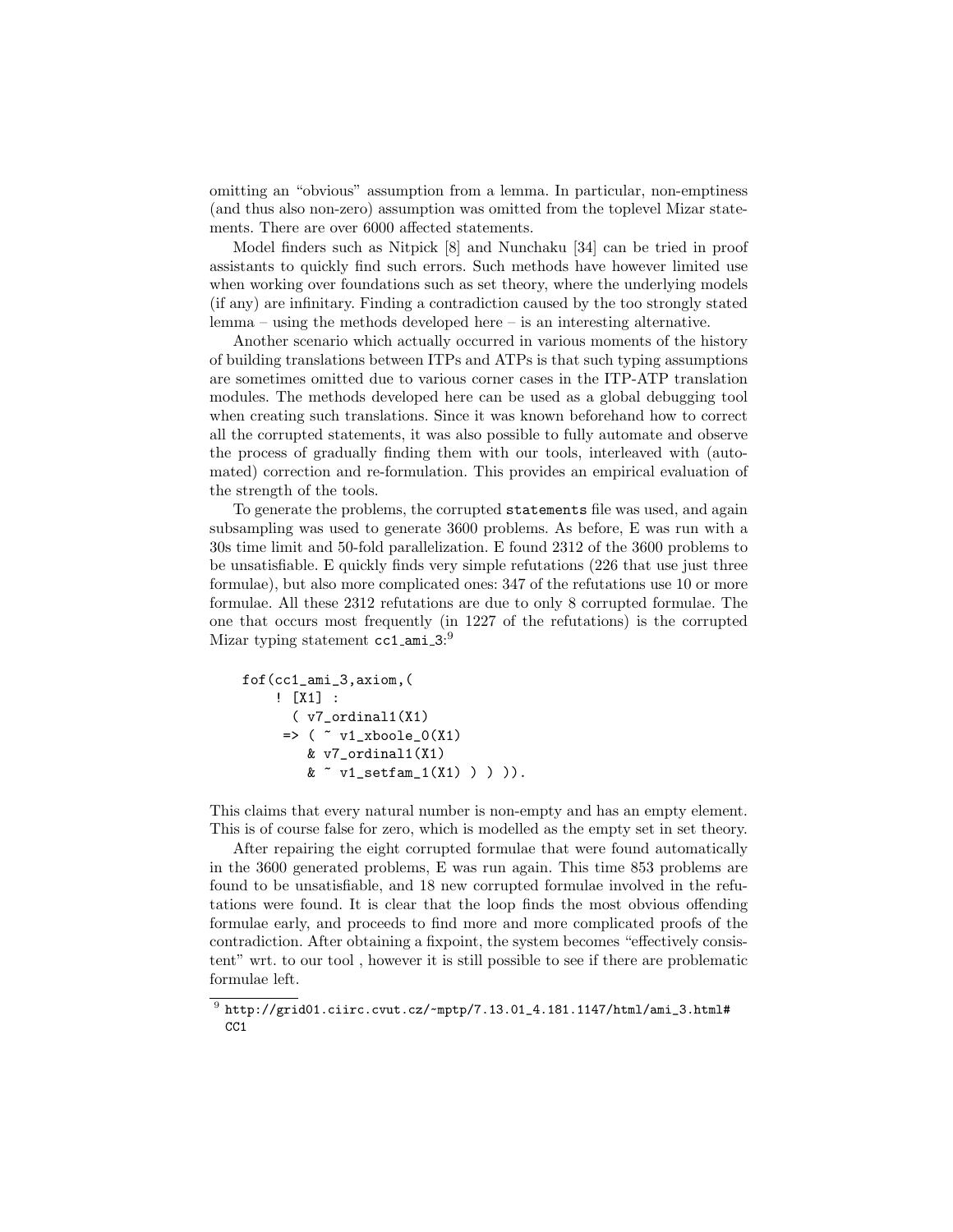Table 4. 15 iterations of the contradiction-finding and axiom-correcting loop run on the 3600 problems constructed from the Mizar data with some type guards omitted.

| loop iteration                                                 | 1 2 3 4 5 6 7 8 9 10 11 12 13 14 15 |  |  |  |  |      |  |  |
|----------------------------------------------------------------|-------------------------------------|--|--|--|--|------|--|--|
| bad formulae found 8 18 10 8 6 1 1 0 0 0 1 0 0 0 0             |                                     |  |  |  |  |      |  |  |
| unsat. problems found 2312 853 637 238 102 2 2 0 0 0 1 0 0 0 0 |                                     |  |  |  |  |      |  |  |
| average proof time 10.2 8.5 13.7 21.2 22.7 21.3 27.7           |                                     |  |  |  |  | 29.5 |  |  |

This automated contradiction-finding and axiom-correcting loop is implemented in about 30 lines of Perl.<sup>10</sup> Note however that this can be easily automated only because the correct versions of all the intentionally modified facts are known beforehand. In general, the axiom-correcting step is nontrivial. The loop was run over the 3600 problems for 15 iterations, using a 30s time limit for a problem and 50-fold parallelization. The 15 iterations thus took about 8 hours of real time and 400 hours of CPU time.

It takes 7 iterations to reach a state in which no more contradictions are found within the time limit. Many problematic formulae are however still left: 3590 of the 3600 problems still contain at least one of them after the 7th iteration. Letting the loop run further shows that adding more time will very likely discover further contradictions: in the 11th iteration, one more contradiction is found taking 29.5s of CPU time. In total, the loop discovered 53 problematic formulae. The iterations are shown in Table 4.

A brief experiment was done with a different ATP system, thus offering a different notion of "effective consistency". Instead of E, Vampire 4.1 was used, again with a 30s time limit on all the problems from the 15th iteration (none refutable by E). Vampire finds a contradiction in 297 of the problems, detecting 15 more problematic formulae. A fixpoint for Vampire is reached after 5 iterations and discovering in total 29 more problematic formulae.

The remaining number of problematic formulae in the 3600 repaired problems is however still high. 3590 of the repaired problems contain at least one of the formulae, 3188 different problematic formulae occur there, and the total number of occurrences of the formulae in all the problems is 1228432 (2.85% of all the 43049126 formulae there). For comparison, before starting the repairing loop, this number was  $1378711$   $(3.2\%)$ , i.e.,  $11\%$  of such occurrences were automatically removed.

# 5 Future Work

This paper has laid the groundwork to automatically search for inconsistencies in large knowledge bases. There is a number of possible extensions.

First, there are many ways to experiment with the filtering. We have so far only used E's existing SInE implementation and its existing filter configurations.

 $\frac{10}{10}$  https://github.com/JUrban/MPTP2/blob/master/Ebot/loop.pl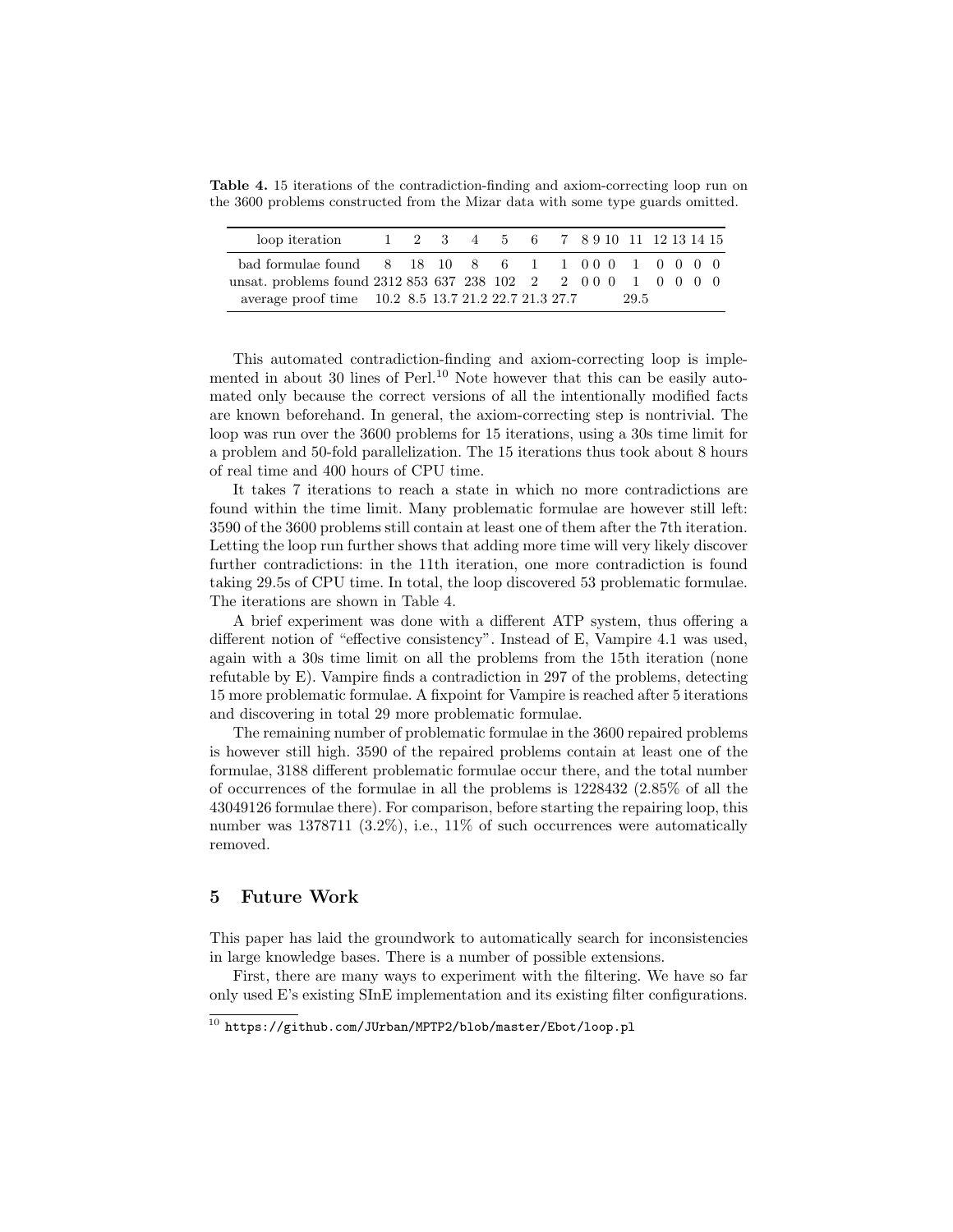One approach would be to try new filter configurations close to the parameter space demarcated by the so far most successful filters, using parameter-searching systems such as BliStr [43] on a large set of problems. This applies not just to the SInE filters, but to the whole interplay between seed symbol selection, seed axiom selection and SInE filtering. Again, we could try to narrow down the probes to a subset with a higher per-probe success rates, thus identifying a similar number of inconsistencies with less computational effort. In this context, we can also explore additional seed selection preferences (i.e. only use symbols with certain arities, or symbols with certain minimum frequency) and seed axiom selection methods (use the smallest axiom, use the least diverse axiom, etc.).

Second, we could add more axiom selection methods. For example, a very different semantic heuristic selection method is available in SRASS [40] and MaLARea [45]. It interleaves model finding for the axioms selected so far with adding a (most relevant) axiom that is false in the model found so far. When the loop stops (typically because no more models can be found), the axiom selection is given to an ATP. In situations when a large number of proofs is available (or generated e.g. by theory exploration), the current methods that produce the seeding formula could also be followed by axiom selection based on some of the many machine-learning methods developed recently.

Third, it would be instructive to apply our approach to additional large axiomatizations, both in mathematical domains (e.g. a first-order translation of the HOL Light Flyspeck corpus [14]), but also in more application-oriented domains, where an interesting example would be SnowMed CT [3]. There may be unsound-but-efficient encodings (historically used e.g. for Isabelle's first-order translation), that might keep most of their efficiency after automatically removing the worst sources of unsoundness using a similar process as described for Mizar in Section 4.3. This process – namely removal of type guards – will also apply to SUMO, since it uses a method for automatically adding explicit types to axioms that lack such expressions in their originally authored forms.

Finally, we could experiment with different sound encodings. In some early work, different methods for canonicalization of the knowledge base have lead to the surfacing of different possible inconsistencies. We expect to integrate these approaches and see if they yield more and different results. Our approach could be also extended to work directly with more expressive logics, e.g. the higher order logics used in systems like Isabelle, or the original higher order formulation of SUMO in SUO-KIF or its translation to THF [6], either by translation of higher-order theories to first order, or by direct use of higher-order provers like Leo-II  $[5]$  or Sattalax  $[9]$ .

### 6 Conclusion

For any large theory under active development there is a process that combines the addition of new axioms to extend the coverage of the theory, with the use of tools that aim to ensure desired properties of the axiomatization. The tool presented here is one more in that armory, helping to ensure that the axiom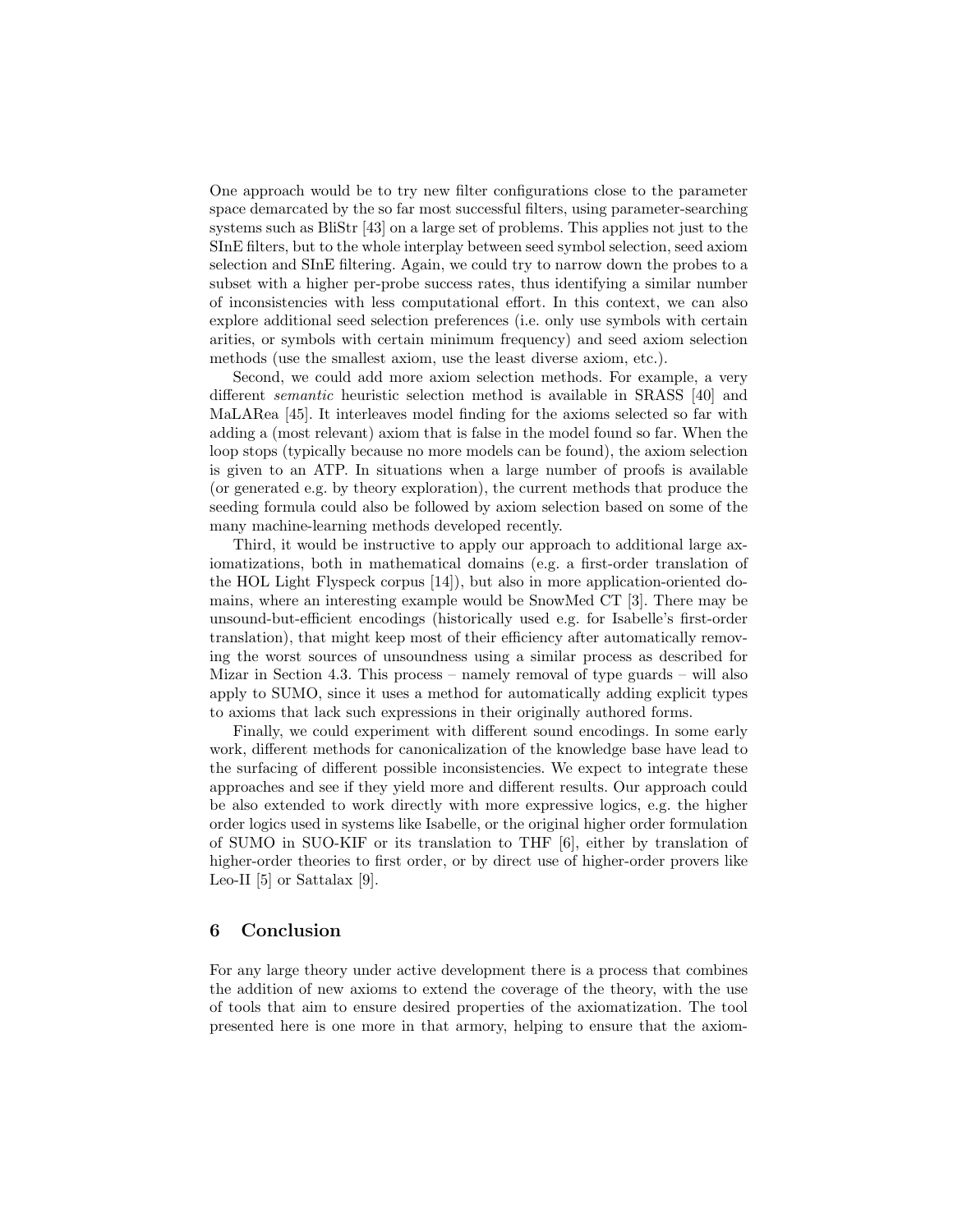atization is consistent. Both the SUMO and OpenCyc knowledge bases have, on-and-off, been considered to be consistent, particularly those parts that lie at their core. The discovery of inconsistencies might thus come as a surprise to users, particularly when the axiomatizations have been used productively in applications without revealing the contradictions. While the use of tools such as the one described in this paper can be very helpful in finding inconsistencies, it is important to note that such tools (including this one) are incomplete – they do not ensure that the axiomatization is consistent.

Therefore it remains important to guard against conclusions that have been derived because of inconsistency. Simply checking that the conjecture is part of its proof can guard against this. One can also employ more refined approaches based on paraconsistent logics [32].

As might be obvious from the differences in the experiments described in Sections 4.1 to 4.3, the tool has been used independently, and successfully, in three quite distinct efforts. This shows the flexibility of the tool, and that different combinations of choices can be effective in different circumstances.

# References

- 1. Alama, J., Heskes, T., Kühlwein, D., Tsivtsivadze, E., Urban, J.: Premise selection for mathematics by corpus analysis and kernel methods. J. Autom. Reasoning 52(2), 191–213 (2014)
- 2. Alemi, A.A., Chollet, F., Eén, N., Irving, G., Szegedy, C., Urban, J.: DeepMath deep sequence models for premise selection. In: Lee, D.D., Sugiyama, M., Luxburg, U.V., Guyon, I., Garnett, R. (eds.) Advances in Neural Information Processing Systems 29: Annual Conference on Neural Information Processing Systems 2016, December 5-10, 2016, Barcelona, Spain. pp. 2235–2243 (2016), http://papers.nips. cc/paper/6280-deepmath-deep-sequence-models-for-premise-selection
- 3. Benson, T.: Principles of Health Interoperability: SNOMED CT, HL7 and FHIR (Health Information Technology Standards). Springer (2016)
- 4. Benzmüller, C., Woltzenlogel Paleo, B.: Automating Gödel's Ontological Proof of God's Existence with Higher-order Automated Theorem Provers. In: Schaub, T. (ed.) Proceedings of the 21st European Conference on Artificial Intelligence. pp. 93–98 (2014)
- 5. Benzmüller, C., Paulson, L.C., Theiss, F., Fietzke, A.: LEO-II A Cooperative Automatic Theorem Prover for Classical Higher-Order Logic (System Description). In: Armando, A., Baumgartner, P., Dowek, G. (eds.) Proc. of the 4th IJCAR, Sydney. LNAI, vol. 5195, pp. 162–170. Springer (2008)
- 6. Benzmller, C., Pease, A.: Higher-Order Aspects and Context in SUMO. In: Jos Lehmann, I.J.V., Bundy, A. (eds.) Special issue on Reasoning with context in the Semantic Web, vol. 12-13. Science, Services and Agents on the World Wide Web (2012)
- 7. Blanchette, J.C., Kaliszyk, C., Paulson, L.C., Urban, J.: Hammering towards QED. J. Formalized Reasoning 9(1), 101–148 (2016), http://dx.doi.org/10. 6092/issn.1972-5787/4593
- 8. Blanchette, J.C., Nipkow, T.: Nitpick: A counterexample generator for higher-order logic based on a relational model finder. In: Kaufmann, M., Paulson, L.C. (eds.) Interactive Theorem Proving, First International Conference, ITP 2010, Edinburgh,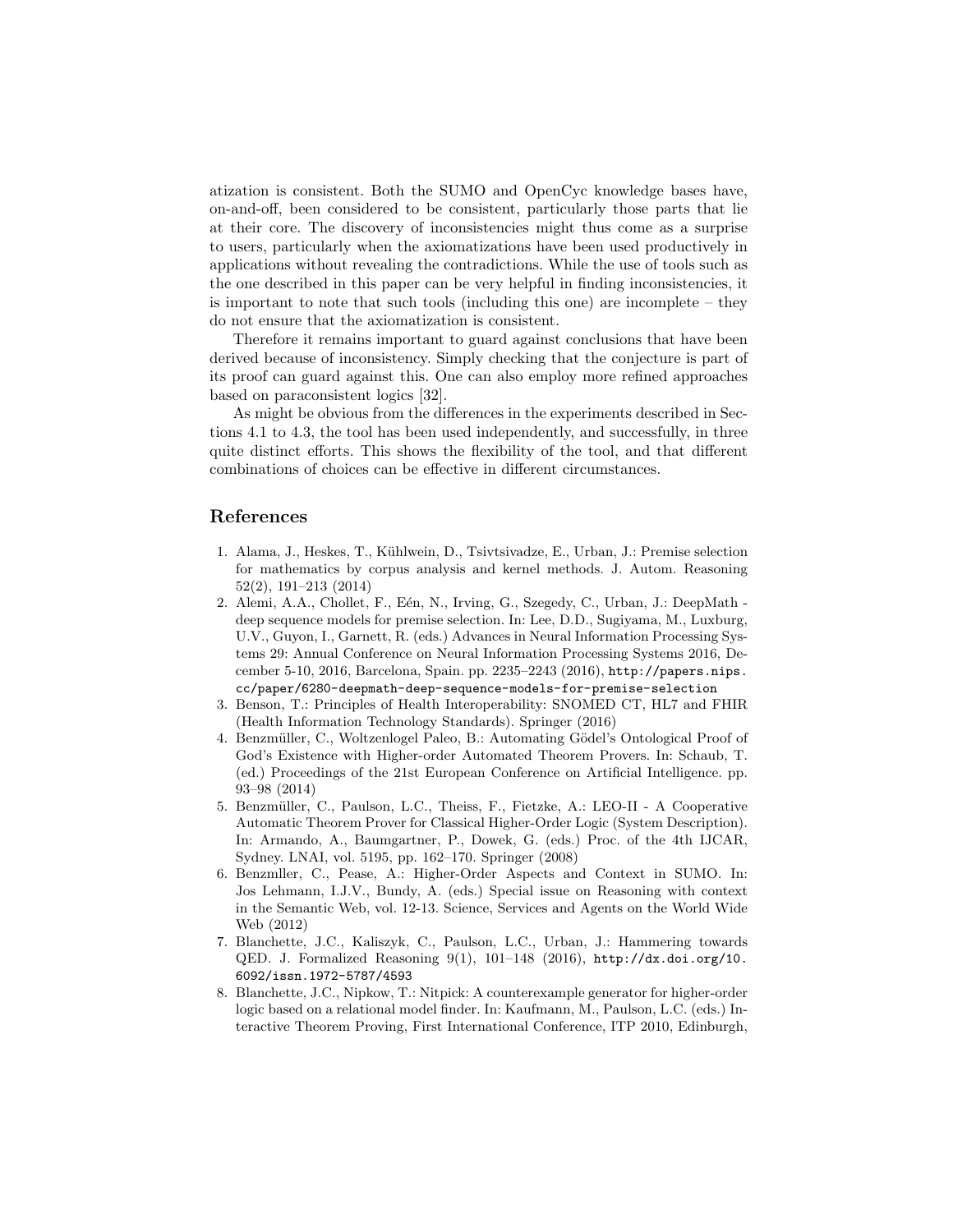UK, July 11-14, 2010. Proceedings. Lecture Notes in Computer Science, vol. 6172, pp. 131–146. Springer (2010), http://dx.doi.org/10.1007/978-3-642-14052-5\_ 11

- 9. Brown, C.E.: Reducing higher-order theorem proving to a sequence of SAT problems. In: Bjørner, N., Sofronie-Stokkermans, V. (eds.) Proc. of the 23rd CADE, Wroclav. LNAI, vol. 6803, pp. 147–161. Springer (2011)
- 10. Chaudhri, V., Inclezan, D.: Representing States in a Biology Textbook. In: Leora Morgenstern, L., Patkos, T., Sloan, R. (eds.) Proceedings of 12th International Symposium on Logical Formalizations of Commonsense Reasoning. AAAI Press (2015)
- 11. Chaudhuri, S., Farzan, A. (eds.): Proceedings of the 28th International Conference on Computer Aided Verification. No. 9779-9780 in Lecture Notes in Computer Science, Springer-Verlag (2016)
- 12. Grabowski, A., Korniłowicz, A., Naumowicz, A.: Mizar in a nutshell. J. Formalized Reasoning 3(2), 153–245 (2010)
- 13. Groth, P., Simperi, E., Gray, A., Sabou, M., Krötzsch, M., Lecue, F., Flöck, F., Gil, Y. (eds.): Proceedings of the 15th International Semantic Web Conference. No. 9981-9982 in Lecture Notes in Computer Science, Springer-Verlag (2016)
- 14. Hales, T., Adams, M., Bauer, G., Dang, D.T., Harrison, J., Hoang, T.L., Kaliszyk, C., Magron, V., McLaughlin, S., Nguyen, T.T., et al.: A formal proof of the Kepler conjecture. arXiv preprint arXiv:1501.02155 (2015)
- 15. Hoder, K., Voronkov, A.: Sine Qua Non for Large Theory Reasoning. In: Bjørner, N., Sofronie-Stokkermans, V. (eds.) Proc. of the 23rd CADE, Wroclav. LNAI, vol. 6803, pp. 299–314. Springer (2011)
- 16. Kaliszyk, C., Urban, J.: Stronger automation for Flyspeck by feature weighting and strategy evolution. In: Blanchette, J.C., Urban, J. (eds.) PxTP 2013. EPiC Series, vol. 14, pp. 87–95. EasyChair (2013)
- 17. Kaliszyk, C., Urban, J.: Learning-assisted automated reasoning with Flyspeck. Journal of Automated Reasoning 53(2), 173–213 (2014)
- 18. Kaliszyk, C., Urban, J.: MizAR 40 for Mizar 40. J. Autom. Reasoning 55(3), 245– 256 (2015), http://dx.doi.org/10.1007/s10817-015-9330-8
- 19. Kinyon, M., Veroff, R., Vojtechovsky, P.: Loops with Abelian Inner Mapping Groups: an Application of Automated Deduction. In: Bonacina, M., Stickel, M. (eds.) Automated Reasoning and Mathematics: Essays in Memory of William W. McCune, pp. 151–164. No. 7788 in Lecture Notes in Artificial Intelligence, Springer-Verlag (2013)
- 20. Klein, G., Nipkow, T., Paulson, L.: The archive of formal proofs. https://www. isa-afp.org/ $(2010)$
- 21. Kovács, L., Voronkov, A.: First-order theorem proving and Vampire. In: Sharygina, N., Veith, H. (eds.) Proc. of the 25th CAV, LNCS, vol. 8044, pp. 1–35. Springer (2013)
- 22. Kühlwein, D., van Laarhoven, T., Tsivtsivadze, E., Urban, J., Heskes, T.: Overview and evaluation of premise selection techniques for large theory mathematics. In: Gramlich, B., Sattler, U., Miller, D. (eds.) Proc. of the 6th IJCAR, Manchester, LNAI, vol. 7364, pp. 378–392. Springer (2012)
- 23. Lenat, D.: CYC: A Large-Scale Investment in Knowledge Infrastructure. Communications of the ACM 38(11), 35–38 (1995)
- 24. McCune, W.: Solution of the Robbins Problem. Journal of Automated Reasoning 19(3), 263–276 (1997)
- 25. Meng, J., Paulson, L.C.: Lightweight relevance filtering for machine-generated resolution problems. Journal of Applied Logics 7(1), 41–57 (2009)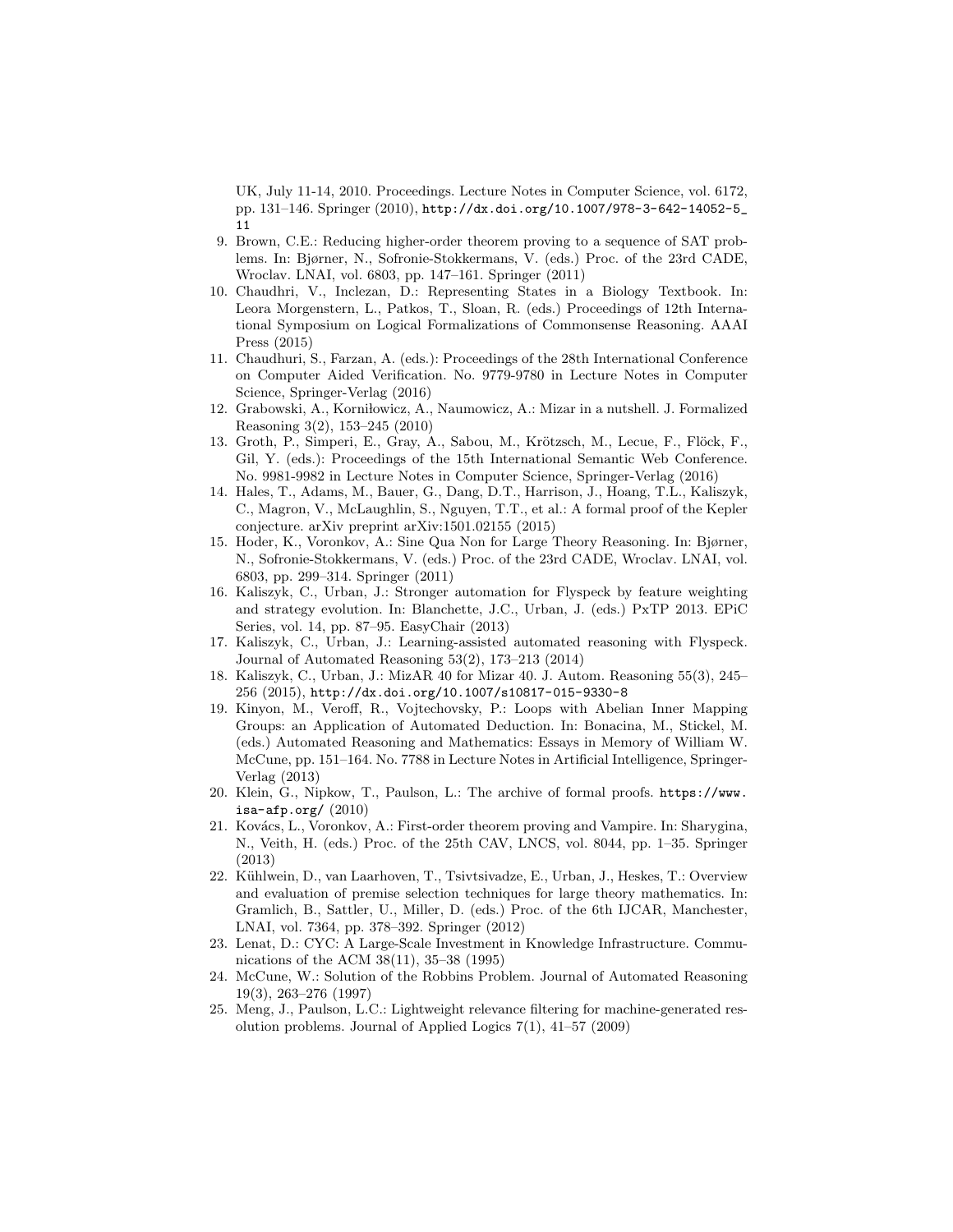- 26. Niles, I., Pease, A.: Toward a Standard Upper Ontology. In: Welty, C., Smith, B. (eds.) Proc. 2nd International Conference on Formal Ontology in Information Systems (FOIS-2001) (2001)
- 27. Paulsson, L.C., Blanchette, J.C.: Three years of experience with Sledgehammer, a practical link between automatic and interactive theorem provers. In: Sutcliff, G., Ternovska, E., Schulz, S. (eds.) Procof the 8th International Workshop on the Implementation of Logics (IWIL-2010), Yogyakarta, Indonesia. EPiC, vol. 2 (2012)
- 28. Pease, A., Sutcliffe, G.: First Order Reasoning on a Large Ontology. In: Urban, J., Sutcliffe, G., Schulz, S. (eds.) Proceedings of the CADE-21 Workshop on Empirically Successful Automated Reasoning in Large Theories. pp. 61–70. No. 257 in CEUR Workshop Proceedings (2007)
- 29. Pease, A.: Ontology: A Practical Guide. Articulate Software Press, Angwin, CA (2011)
- 30. Pease, A., Benzmüller, C.: Sigma: An Integrated Development Environment for Logical Theories. AI Communications 26, 9–97 (2013)
- 31. Pease, A., Niles, I., Li, J.: The Suggested Upper Merged Ontology: A Large Ontology for the Semantic Web and its Applications. In: Working Notes of the AAAI-2002 Workshop on Ontologies and the Semantic Web (2002)
- 32. Priest, G.: Paraconsistent Logic. In: Gabbay, D., Guenthner, F. (eds.) Handbook of Philosophical Logic, vol. 6, pp. 287–393. Kluwer Academic Publishers (2002)
- 33. Ramachandran, D., Reagan, P., Goolsbey, K.: First-orderized ResearchCyc: Expressiveness and Efficiency in a Common Sense Knowledge Base. In: Shvaiko, P. (ed.) Proc. of the AAAI Workshop on Contexts and Ontologies: Theory, Practice and Applications (C&O-2005) (2005)
- 34. Reynolds, A., Blanchette, J.C., Cruanes, S., Tinelli, C.: Model finding for recursive functions in SMT. In: Automated Reasoning - 8th International Joint Conference, IJCAR 2016, Coimbra, Portugal, June 27 - July 2, 2016, Proceedings. pp. 133–151 (2016), http://dx.doi.org/10.1007/978-3-319-40229-1\_10
- 35. Schulz, S.: E A Brainiac Theorem Prover. Journal of AI Communications 15(2/3), 111–126 (2002)
- 36. Schulz, S.: System Description: E 1.8. In: McMillan, K., Middeldorp, A., Voronkov, A. (eds.) Proc. of the 19th LPAR, Stellenbosch. LNCS, vol. 8312, pp. 735–743. Springer (2013)
- 37. Seligman, E., Schubert, T., Achutha Kiran Kumar, M.: Formal Verification: An Essential Toolkit for Modern VLSI Design. Morgan Kaufmann (2015)
- 38. Sutcliffe, G.: The CADE-23 Automated Theorem Proving System Competition CASC-23. AI Communications 25(1), 49–63 (2012)
- 39. Sutcliffe, G.: The TPTP Problem Library and Associated Infrastructure. From CNF to TH0, TPTP v6.4.0. Journal of Automated Reasoning p. To appear (2017)
- 40. Sutcliffe, G., Puzis, Y.: SRASS a semantic relevance axiom selection system. In: Pfenning, F. (ed.) CADE. LNCS, vol. 4603, pp. 295–310. Springer (2007)
- 41. Sutcliffe, G., Urban, J., Schulz, S. (eds.): Proceedings of the CADE-21 Workshop on Empirically Successful Automated Reasoning in Large Theories, CEUR Workshop Proceedings, vol. 257 (2007)
- 42. Urban, J.: MPTP 0.2: Design, implementation, and initial experiments. Journal of Automated Reasoning 37(1), 21–43 (2006)
- 43. Urban, J.: Blistr: The blind strategymaker. In: Gottlob, G., Sutcliffe, G., Voronkov, A. (eds.) Proc. of the Global Conference on Artificial Intelligence, Tibilisi, Georgia. EPiC, vol. 36, pp. 312–319. EasyChair (2015)
- 44. Urban, J., Rudnicki, P., Sutcliffe, G.: ATP and presentation service for Mizar formalizations. Journal of Automated Reasoning 50(2), 229–241 (2013)